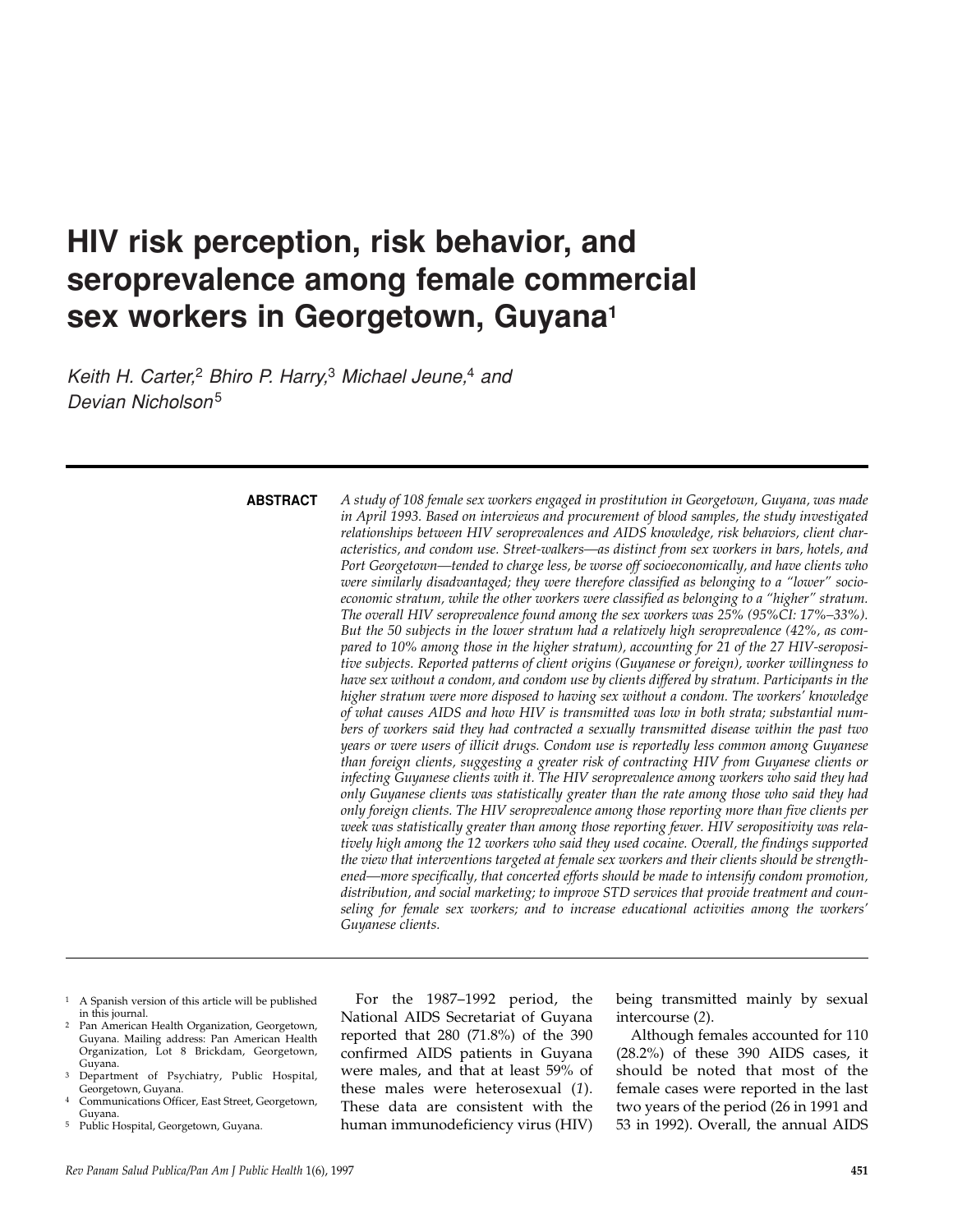incidence per million inhabitants in Guyana increased from 35.8 cases in 1988 to 83.2 in 1992, while the male:female ratio declined from 3.5:1 to 1.6:1 during the same period. Of the 265 male and 102 female patients whose ages were recorded in this period, 80.8% of the males and 85.3% of the females were in the 20–39 year age group (*1*).

As of 1992, Guyana's Bureau of Statistics estimated the national population at 717 458 (50.8% females and 49.2% males), with 31.1% of the inhabitants residing in urban areas. Among the country's 10 geopolitical regions, Region Four (where the capital, Georgetown, is located) had a total population of 297 162, with 126 004 (42.4%) being of East Indian descent and 142 226 (47.9%) of African descent. Within the female population of Region Four, those 15–29 years old accounted for 31.9% of the total, while those in the 30–39 year age group accounted for 12.1% (*3*).

The HIV seroprevalence among female commercial sex workers engaged in prostitution has been shown to vary in different parts of the world. Among other things, such variations have been associated with the worker's age, educational level, marital status, mobility, number of clients, time in practice, price, condom use patterns, history of sexually transmitted diseases (STDs), and drug abuse (*4–14*). Overall, however, investigations among female commercial sex workers have generally led to recommendations that educational and other HIV prevention activities be provided for such workers (*15, 16*).

It has been found that street prostitutes have been overrepresented in some studies of HIV seroprevalences in female sex workers, and it has been pointed out that differences in working conditions and work organization could influence the degree of risk to which they are exposed. More generally, both methodologic and logistic problems can thwart efforts to obtain a representative sample of the prostitute population; and, indeed, the samples in a number of studies that have recruited prostitutes from medical

clinics must be regarded as potentially biased (*14*).

The marketing of both sex and recreational drugs is illegal in Guyana; and of course, as has been previously pointed out, connections between these two activities have important implications for HIV epidemiology and prevention (*17, 18*).

Female sex workers in Georgetown have recently been targeted by the police in an effort to remove them from the city's streets. Perhaps partly as a result, those who publicly offer their services in Georgetown tend to do so at specific locations: one group operates at a very limited number of hotels; a second group congregates along certain streets; a third works out of bars; and a fourth works at Port Georgetown, the country's main harbor, which provides access to visiting ocean-going vessels.

Our study found that those who congregated on certain streets generally charged the lowest fees and had the poorest socioeconomic status probably a reflection of their usual clients' socioeconomic situation. As a result, for purposes of the present survey these street workers were classified as belonging to a "lower" stratum; while those at the bars, hotels, and port (all of whom tended to charge higher fees) were classified as belonging to a "higher" stratum.

The study's primary purpose was to obtain baseline information on HIV seroprevalence among the group studied that could be used in future comparative studies and could also provide information relevant to health education efforts. Because empirical data on illicit drug use in Guyana was lacking, and because other studies have found a significant relationship between such drug use and HIV seroprevalences in female commercial sex workers, information about illicit drug use was solicited (*10*).

More specifically, the survey (conducted in April 1993) sought data that would provide an estimate of the HIV prevalence among female commercial sex workers in Georgetown; that would indicate the possible influence of the workers' socioeconomic status

on HIV prevalences; and that would also provide information about these workers' knowledge, attitudes, beliefs, and practices relating to both HIV and AIDS.

## **MATERIALS AND METHODS**

The study, carried out during the second and third weeks of April 1993 (including one Saturday evening), started with preliminary visits to known female commercial sex worker gathering sites. The sex workers found at those sites were contacted, apprised of the survey plans, and asked to encourage participation by their colleagues. Cooperation was also sought from hotel and bar managers and proprietors, who were assured that the survey had nothing to do with the police. In addition, assistance was obtained from the health officers at Port Georgetown, who encouraged sex workers at the port to participate.

The female commercial sex workers were given the dates and times (after 7 p.m.) of proposed visits to specific locales. Care was then taken to honor the arranged schedule. At two localities, repeat visits were requested by the sex workers to allow absent coworkers to participate. These repeat visits were made as requested.

The female sex workers were informed that an unlinked anonymous survey was being carried out in which they would be asked to answer a number of questions and donate a sample of blood. In return, each participant would receive G\$ 500 (US\$ 4.00)<sup>6</sup> and a small packet of health-related items including an average of 10 condoms and pamphlets on HIV, AIDS, and other STDs. The payments were intended to compensate the participants for time lost and to reduce the number of refusals. Subsequently, none of the female sex workers, hotel managers, or bar proprietors refused our request for cooperation with the

<sup>6</sup> G\$ 100 was equal to approximately US\$ 0.80 at the time of the survey.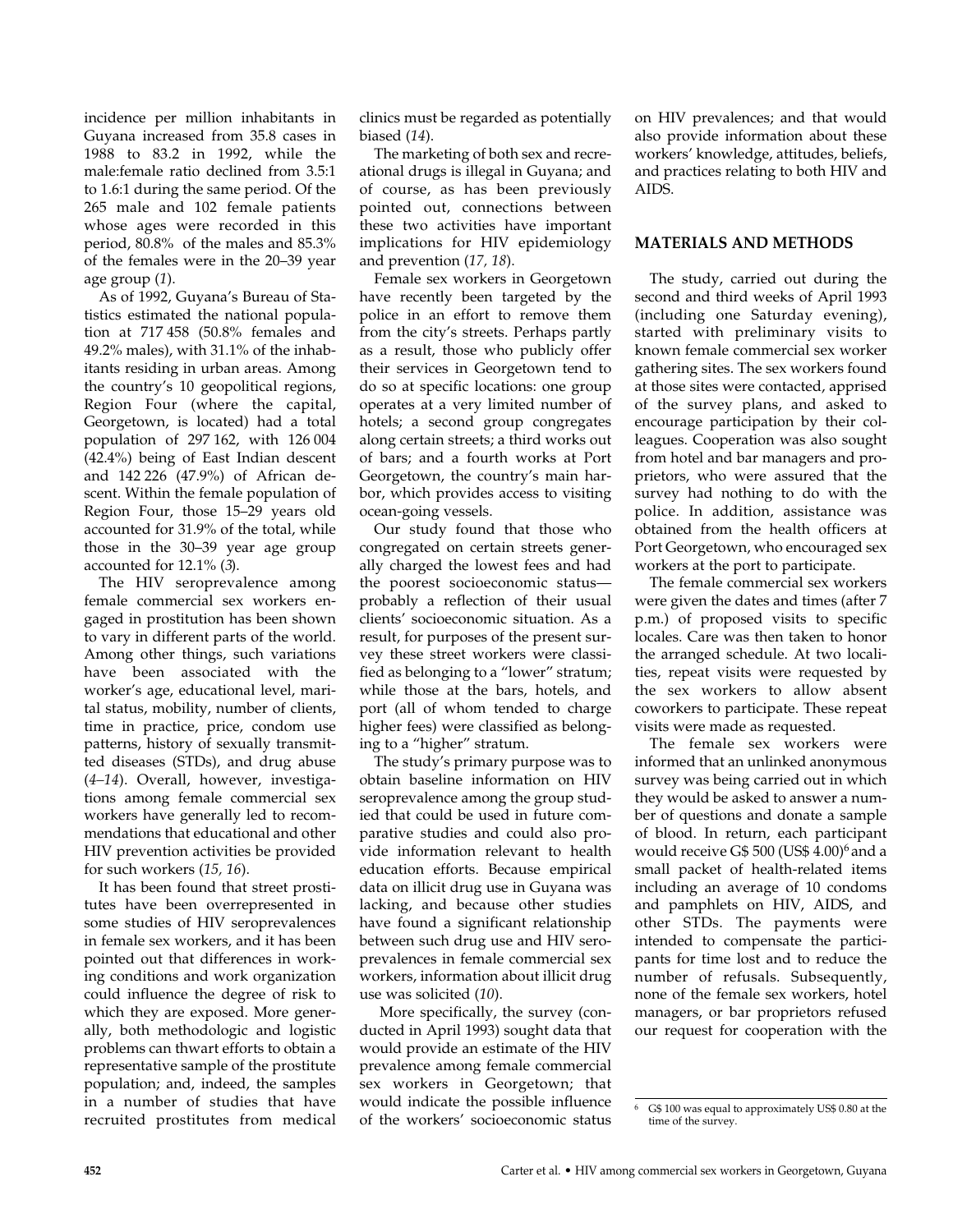survey, although one of the sex workers refused to participate.

The sex workers soliciting clients on the streets were generally found to charge the lowest rates for their services (approximately G\$ 500); those at the hotels generally charged a rate ranging from G\$ 500 to G\$ 1 500; and those at the bars and port generally charged G\$ 1 500 or more. As previously noted, because of these rates and because the street-walkers appeared to have a lower socioeconomic status than the others, we decided to classify them as belonging to a "lower" stratum and the members of the other groups as belonging to a "higher" stratum.

Preliminary visits to the areas where sex workers were known to congregate suggested that approximately 500 female commercial sex workers were operating openly in the city. As a result, it was decided that the survey would continue until a minimum sample of 100 female sex workers had been interviewed. No limit was placed on the number to be interviewed from each stratum. All the female sex workers who volunteered were allowed to participate, but every effort was made to ensure that no one was interviewed more than once. The likelihood of double participation was reduced by the fact that most localities were visited only once, because most of the sex workers tended to work only at specific locations. At those sites where repeat visits were undertaken (at the request of the sex workers), the sex workers themselves identified coworkers who had been absent on the previous visit; and natural leaders among them helped to ensure that no one was given repeat interviews.

To cover the hotels and Port Georgetown, each of three previously trained interviewers (KC, BH, and MJ) were assigned specific areas for conducting interviews. To cover the street-walker areas and bars, a bus was employed to provide an appropriate site for interviews. Each interview questionnaire had previously been coded and taped to a similarly coded test tube for containing the participant's blood sample. The code on the questionnaire and cor-

responding tube was covered, and was therefore not known to either the interviewer or the participant.

After the interview questionnaire was completed, each participating sex worker was directed to the survey technician (DN), who obtained a 10 mL blood sample and gave the participant the \$G 500 remuneration and condoms or the health packet previously described. The test tubes with the blood samples were kept closed and upright in a rack at an average open-air temperature of 26 °C. After having provided the blood sample, each participant was given information about HIV/AIDS/STD transmission and prevention, was told that the result of her HIV test would not be individually available, and was advised to visit the Genitourinary Medicine Clinic at the Georgetown Public Hospital—where she could receive counseling, be tested for HIV and other STDs, receive the results of those tests, and be provided with condoms free of charge.

At the end of each night's activity, the blood samples collected were taken to the laboratory—where the samples were centrifuged and the resulting sera were stored under refrigeration. The maximum time that elapsed between blood extraction from a participant and refrigerated storage of that person's serum was approximately six hours. Subsequently, these serum samples were tested at the National Laboratory for Infectious Diseases using the Wellcozyme HIV 1 & 2 ELISA method and the immunofluorescence assay (IFA) for positive confirmation (*19*). For purposes of data management, the EPI-Info program was used to receive and analyze the information provided on each participant's questionnaire and the HIV test results.

## **RESULTS**

A total of 109 female sex workers were identified and recruited at the various survey sites. One individual refused to participate, leaving a total of 108. The distribution of these 108 participants in terms of HIV positivity,

by socioeconomic strata and 19 characteristics surveyed, is shown in Table 1.

In all, 27 of the 108 participants  $(25\%; 95\%CI = 16.8\% - 33.2\%)$  were seropositive for HIV. The substantially greater HIV seroprevalence found in the lower stratum (42.0%, compared to 10.3% in the higher stratum) was statistically significant ( $OR = 6.3$ ;  $95\%CI =$ 2.1–20.87).

No participant was under 15 or over 39 years old, most being in the 15–29 year age group; and there were HIV positives in both age groups. By age group (15–29 versus 30–39), the differences in HIV seropositivity were not statistically significant. However, those 38 participants in the lower stratum who were 15–29 years old accounted for two-thirds of the HIV positives. Not surprisingly, their rate of HIV seropositivity was found to differ significantly from the seropositivity of participants in the higher stratum, both those in the younger age group (OR = 6.3;  $95\%CI = 1.8-24.5$ ) and those in the older group  $(OR =$  $15.3$ ;  $95\%CI = 1.9 - 674.2$ ).

Similarly, marital status data revealed no significant differences in HIV seroprevalences until these data were broken down by strata. However, participants in the lower strata who reported having a stable relationship (past or present) exhibited a significantly higher HIV seroprevalence than lower strata participants reporting no stable relationship ( $OR = 7.7$ ;  $95\%CI = 1.4 - 77.5$ ) or higher strata participants reporting either a past or present stable relationship (OR = 10.7;  $95\%CI = 2.8 - 48.5$  or no stable relationship (OR =  $9.5$ ;  $95\%CI = 1.7-93.7$ ).

Likewise, no overall association was found between HIV seropositivity and education. (Only one participant, from the higher stratum, said she had no formal education.) However, the significantly higher HIV seroprevalences in the lower strata were found to carry across both educational categories. Specifically: no more than primary education, lower strata versus upper strata: OR = 5.3, 95%CI = 1.11–33.6; more than primary education, lower strata versus upper strata:  $OR = 7.3$ ,  $95\%CI = 1.5–46.6$ ; and lower strata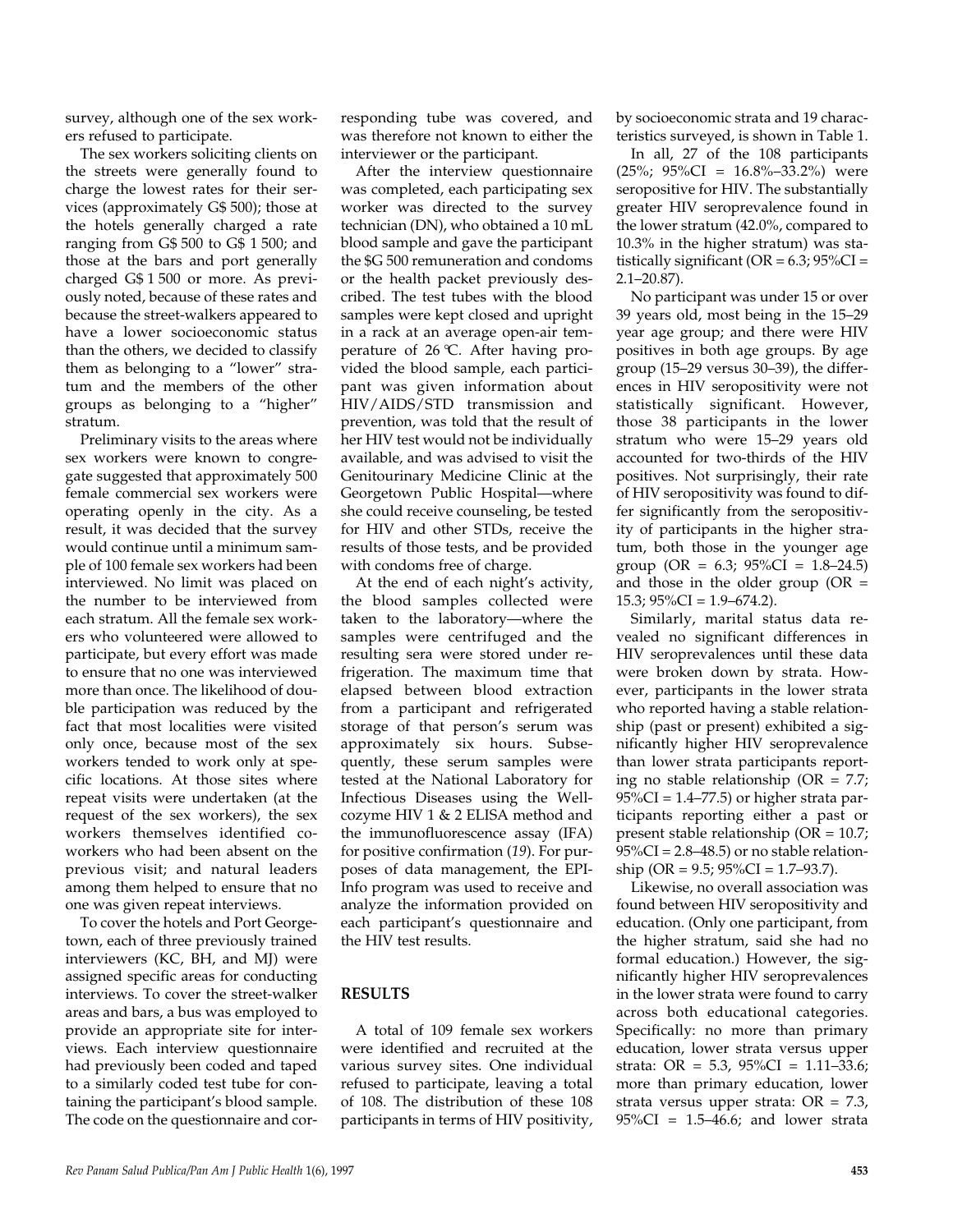**TABLE 1. Results of the female commercial sex worker survey carried out in Georgetown, Guyana, in April 1993 showing the HIV seroprevalences among participants with various characteristics, by stratum. In each of the three right-hand columns, the numbers shown represent the number of HIV-seropositive sex workers over the total number of workers, the percentage positive, and the 95% confidence interval for this percentage**

| Characteristic                                                                                               | Lower stratum                                                                      | Higher stratum                                                                    | Total                                                                               |
|--------------------------------------------------------------------------------------------------------------|------------------------------------------------------------------------------------|-----------------------------------------------------------------------------------|-------------------------------------------------------------------------------------|
| Overall distribution                                                                                         | 21/50 (42.0%; 28.3%-55.7%)                                                         | $6/58$ (10.3%; 2.5%-18.1%)                                                        | 27/108 (25.0%; 16.8%-33.2%)                                                         |
| Age group (in years)<br>15–29<br>$30 - 39$                                                                   | 18/38 (47.4%; 31.5%-63.2%)<br>3/12 (25.0%; 0.5%-49.5%)                             | 5/40 (12.5%; 2.3%-22.7%)<br>$1/18$ (5.6%; 0.0%-16.2%)                             | 23/78 (29.5%; 19.4%-39.6%)<br>4/30 (13.3%; 1.2%-25.5%)                              |
| <b>Marital status</b><br>Married and common law<br>Separated<br>Never had stable relationship                | 14/27 (51.9%; 32.9%-70.9%)<br>5/8 (62.5%; 29.0%-96.0%)<br>2/15 (13.3%; 0.0%-30.5%) | $0/15(0.0\%)$<br>4/25 (16.0%; 1.6%-30.4%)<br>2/18 (11.1%; 0.0%-31.6%)             | 14/42 (33.3%; 19.0%-47.6%)<br>9/33 (27.3%; 12.1%-42.5%)<br>4/33 (12.1%; 0.1%-23.3%) |
| Sex worker's educational level<br>None/primary school<br>Above primary school                                | 9/27 (33.3%; 15.6%-51.1%)<br>12/23 (52.2%; 31.8%-72.6%)                            | 3/35 (8.6%; 0.0%-17.9%)<br>3/23 (13.0%; 0.0%-26.8%)                               | 12/62 (19.4%; 9.5%-29.2%)<br>15/46 (32.6%; 19.1%-46.2%)                             |
| Clients per week<br><5<br>>5                                                                                 | 2/4 (50.0%; 1.0%-99.0%)<br>19/46 (41.3%; 27.1%-55.6%)                              | $3/37$ (8.1%; 0.0%-16.9%)<br>3/21 (14.3%; 0.0%-29.3%)                             | 5/41 (12.2%; 2.2%-22.2%)<br>22/67 (32.8%; 21.6%-44.1%)                              |
| Sex worker's time in service<br>$\leq$ 12 months<br>>12 months                                               | 6/7 (85.7%; 59.8%-99.9%)<br>15/43 (34.9%; 20.6%-49.1%)                             | 3/20 (15.0%; 0.0%-30.6%)<br>3/38 (7.9%; 0.0%-16.5%)                               | $9/27$ (33.3%; 15.6%-51.1%)<br>18/81 (22.2%; 13.2%-31.3%)                           |
| Location service offered<br>Only Georgetown<br>Georgetown & other regions of Guyana<br>Georgetown & overseas | 15/35 (42.9%; 26.5%-59.3%)<br>3/5 (60.0%; 17.1%-99.9%)<br>3/10 (30.0%; 1.6%-58.4%) | 6/34 (17.6%; 4.8%-30.4%)<br>$0/6$ $(0.0\%)$<br>$0/18(0.0\%)$                      | 21/69 (30.4%; 19.6%-41.3%)<br>3/11 (27.3%; 0.9%-53.6%)<br>3/28 (10.7%; 0.0%-22.2%)  |
| Request condom use by clients<br>Not at all or occasionally<br>Most of time or always                        | 3/9 (33.3%; 2.5%-64.1%)<br>18/41 (43.9%; 28.7%-59.1%)                              | $1/7$ $(14.3\%; 0.0\% - 40.2\%)$<br>5/51 (9.8%; 1.6%-18.0%)                       | 4/16 (25.0%; 14.2%-35.8%)<br>23/92 (25.0%; 20.5%-29.5%)                             |
| Condom possession by sex worker<br>Not at all or occasionally<br>Most of time or always                      | 12/29 (41.4%; 23.5%-59.3%)<br>$9/21$ (42.9%; 21.7%-64.0%)                          | 4/22 (18.2%; 2.1%-34.3%)<br>2/36 (5.6%; 0.0%-13.1%)                               | 16/51 (31.4%; 24.9%-37.9%)<br>11/57 (19.3%; 14.1%-24.5%)                            |
| Condom use by Guyanese clients<br>Not at all or occasionally<br>Most of time or always                       | 5/16 (31.3%; 8.5%-54.0%)<br>16/34 (47.1%; 30.3%-63.9%)                             | 2/19 (10.5%; 0.0%-24.3%)<br>$3/20$ (15.0%; 0.0%-30.6%)                            | 7/35 (20.0%; 13.2%-26.8%)<br>19/54 (35.2%; 28.7%-41.7%)                             |
| Condom use by foreign clients<br>Not at all or occasionally<br>Most of time or always                        | $1/2$ (50.0%; 0.0%-99.9%)<br>8/21 (38.1%; 17.3%-58.9%)                             | $0/3$ $(0.0\%)$<br>4/40 (10.0%; 0.7%-19.3%)                                       | 1/5 (20.0%; 2.1%-37.9%)<br>12/61 (19.7%; 9.7%-29.7%)                                |
| Nationality of clients<br>Only Guyanese<br>Only foreigners<br>Both                                           | 12/27 (44.4%; 25.7%-63.2%)<br>$0/0$ $(0.0\%)$<br>9/23 (39.1%; 19.2%-59.1%)         | 2/15 (13.3%; 0.0%-30.5%)<br>$1/19$ (5.3%; 0.2%-10.4%)<br>3/24 (12.5%; 0.0%-25.7%) | 14/42 (33.3%; 26.0%-40.6%)<br>1/19 (5.3%; 0.2%-10.4%)<br>12/47 (25.5%; 19.1%-31.9%) |
| Sex without condom at client's request if needy<br>Yes<br>No                                                 | 7/18 (38.9%; 16.4%-61.4%)<br>14/32 (43.8%; 26.6%-60.9%)                            | 2/28 (7.1%; 0.0%-16.6%)<br>4/30 (13.3%; 1.1%-25.5%)                               | 9/46 (19.6%; 13.7%-25.5%)<br>18/62 (29.0%; 23.2%-34.8%)                             |
| Would prefer to lose clients who refuse<br>condom use<br>Yes<br>No                                           | 20/43 (46.5%; 31.6%-61.4%)<br>1/7 (14.3%; 0.0%-40.2%)                              | 4/34 (11.8%; 1.0%-22.6%)<br>$2/24$ (8.3%; 0.0%-19.3%)                             | 24/77 (31.2%; 25.9%-36.5%)<br>3/31 (9.7%; 4.4%–15.0%)                               |
| Knowledge: cause/transmission of AIDS<br>Appropriate answer<br>Inappropriate answer                          | 3/4 (75.0%; 32.6%-99.9%)<br>18/46 (39.1%; 25.0%-53.2%)                             | $0/11(0.0\%)$<br>6/47 (12.8%; 3.3%-22.3%)                                         | 3/15 (20.0%; 9.7%-30.3%)<br>24/93 (25.8%; 21.3%-30.3%)                              |
| History of STD in past 2 years<br>Yes<br>No                                                                  | 7/16 (43.8%; 19.4%-68.1%)<br>14/34 (41.2%; 24.6%-57.8%)                            | 1/11 (9.1%; 0.0%-26.1%)<br>5/47 (10.6%; 1.8%–19.4%)                               | 8/27 (29.6%; 20.8%-38.4%)<br>19/81 (23.5%; 18.8%-28.2%)                             |
| Considers self at risk of contracting HIV<br>Yes<br>No                                                       | 10/25 (40.0%; 20.8%-59.2%)<br>11/25 (44.0%; 24.5%-63.5%)                           | 4/40 (10.0%; 4.5%-15.5%)<br>2/18 (11.1%; 0.0%–25.6%)                              | 14/65 (21.5%; 16.4%-26.6%)<br>13/43 (30.2%; 23.2%-37.2%)                            |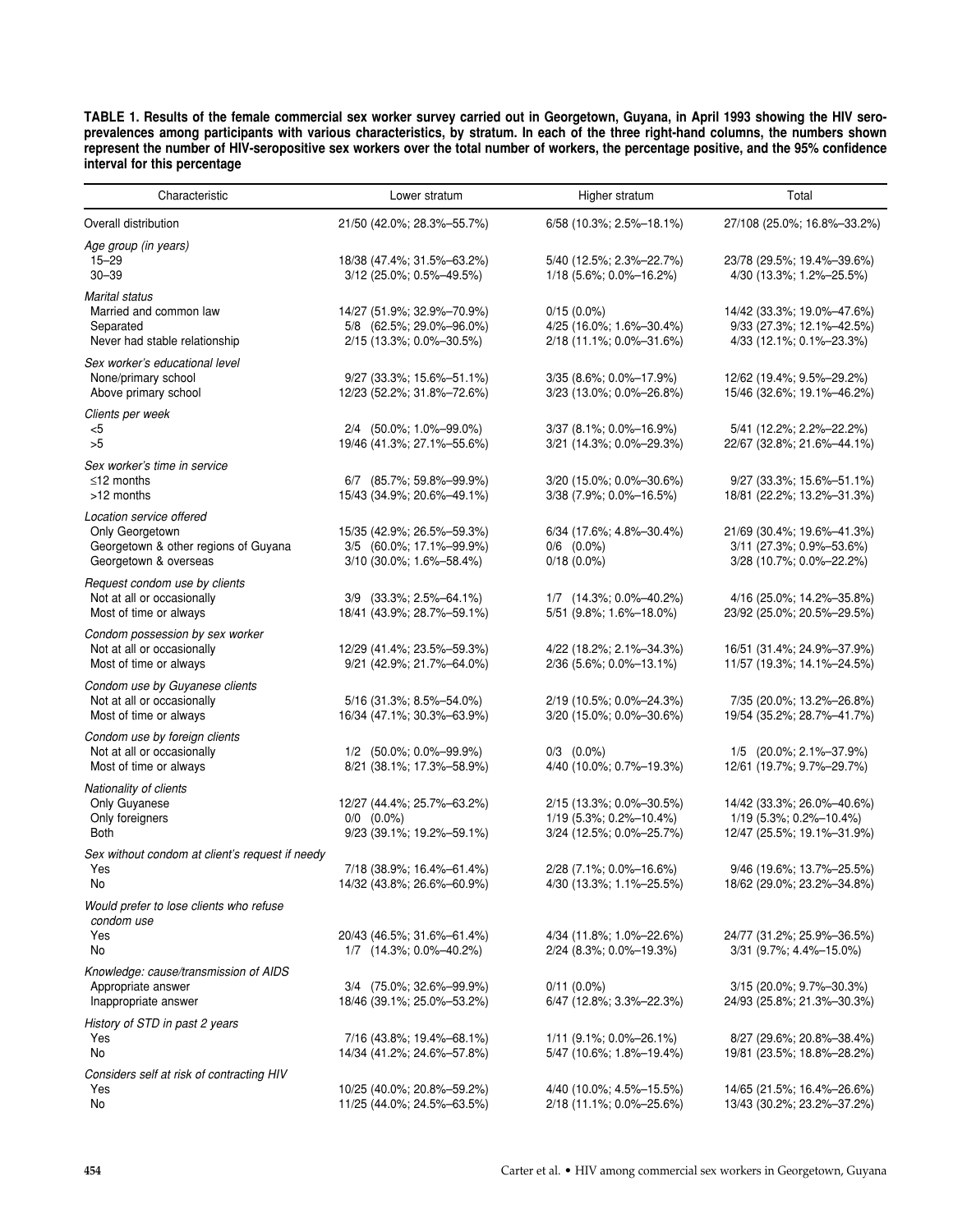#### **TABLE 1.** *(Continued)*

| Characteristic                                   | Lower stratum              | Higher stratum             | Total                       |
|--------------------------------------------------|----------------------------|----------------------------|-----------------------------|
| Reasons for negative attitude regarding HIV risk |                            |                            |                             |
| Religious                                        | $0/2$ $(0.0\%)$            | $0/0$ $(0.0\%)$            | $0/2$ $(0.0\%)$             |
| Use condoms                                      | 7/16 (43.8%; 19.4%-68.1%)  | $(0.0\%)$<br>0/7           | 7/23 (30.4%; 20.8%-40.0%)   |
| Lucky                                            | 3/4 (75.0%; 32.6%-99.9%)   | (20.0%; 0.0%-55.1%)<br>1/5 | (44.4%; 27.8%-61.0%)<br>4/9 |
| No reason given                                  | (33.3%; 0.0%—86.7%)<br>1/3 | 1/6 (16.7%; 0.0%-46.5%)    | 2/9 (22.2%; 8.3%-36.1%)     |
| Use of cocaine                                   |                            |                            |                             |
| Yes                                              | 6/8 (75.0%; 45.0%-99.9%)   | $0/4$ $(0.0\%)$            | $6/12$ (50.0%; 35.6%-64.4%) |
| No                                               | 15/42 (35.7%; 21.2%-50.2%) | 6/54 (11.1%; 2.7%-19.5%)   | 21/96 (21.9%; 16.5%-27.3%)  |
| Has knowledge of free condom availability        |                            |                            |                             |
| Yes                                              | 17/37 (45.9%; 29.9%-62.0%) | $0/30(0.0\%)$              | 17/67 (25.4%; 20.1%-30.7%)  |
| No                                               | 4/13 (30.8%; 5.7%-55.9%)   | $6/28$ (21.4%; 6.2%-36.6%) | 10/41 (24.4%; 17.7%-31.1%)  |

with more than primary education versus higher strata with no more than primary education:  $OR = 11.6$ ,  $95\%CI = 2.4 - 72.5.$ 

Nearly all the participants in the lower stratum reported having more than five clients per week, as compared to relatively few of the participants in the upper stratum. Overall, those participants reporting more than five clients per week had a significantly higher HIV prevalence than those reporting fewer clients per week  $(OR = 3.5; 95\%CI = 1.1–12.9).$ 

No statistically significant difference was found between the HIV seroprevalence of those practicing commercial sex for more or less than 12 months. However, nearly all the lower stratum participants (six out of seven) who reported practicing commercial sex less than 12 months were HIV-positive. Their HIV seroprevalence was significantly higher than the seroprevalence of the 43 lower strata participants with longer experience (OR =  $11.2$ ;  $95\%CI =$ 1.1–533.0), the 20 higher stratum participants with less than 12 months' experience (OR = 34.0; 95%CI = 2.3– 1650.7), and the 38 higher stratum participants with more experience.

Similarly, no statistically significant difference appeared between those operating only in Georgetown as compared to those working other areas. (Reported overseas locations included neighboring Suriname as well as English, French, and Dutch-speaking Caribbean islands.) However, all seropositives within the higher stratum

said they had worked exclusively in Georgetown. Also, the statistically significant difference between seroprevalences in the lower and higher strata already noted was reflected in a statistically significant difference between the HIV seroprevalences of those in the lower and higher strata who said they had worked only in Georgetown  $(OR = 3.5; 95\% CI = 1.0-12.8).$ 

Regarding condom use, ninety-two (85.2%) of the participants said they usually or always asked clients to use condoms. However, no statistically significant difference was observed between the HIV prevalence of these participants and of those who said they made this request only occasionally or never. Fifty-seven (53%) of the participants said they usually or always had condoms available; 54 (61%) of 89 reporting said their Guyanese clients usually or always used condoms; and 61 (92%) of 66 reporting said their foreign clients usually or always used condoms. However, perhaps owing to sample size, no statistically significant differences in HIV prevalences were found between those in the same stratum reporting different patterns of condom use.

A comparison of HIV seroprevalences and reported client nationality showed significantly higher HIV seropositivity among those with only Guyanese as compared to only foreign clients (OR = 9.0;  $95\%CI = 1.1-401.3$ ). However, the overall HIV seropositivity of those with both Guyanese and foreign clients did not differ significantly from that of those reporting only Guyanese clients.

Overall, 46 (42%) of the participants (36% of those in the lower stratum and 48% of those in the higher stratum) said they would have sex without a condom if the client requested it and they greatly needed money. However, 77 (71%), including 86% of those in the lower stratum and 59% of those in the higher stratum, said they would prefer to lose a client who adamantly refused to use a condom. Interestingly, HIV seropositivity was significantly higher among these 77 than among the 31 who said they would keep the client  $(OR = 4.2; 95\%CI = 1.1–23.6).$ 

Only 15 participants (13.9%) knew AIDS to be the consequence of HIV infection and also knew two or more ways the virus could be transmitted. Three out of four lower stratum participants with this knowledge were HIVpositive, but none of the 11 higher stratum participants so informed were found to be infected ( $OR = 4.4$ ;  $95\%CI = 1.4 - 15.0$ ).

Regarding other STDs, no statistically significant difference was found in the HIV seroprevalences of those who said they did or did not have an STD within the preceding two years.

Sixty-five (60%) of the participants said they considered themselves at risk of contracting HIV, while 43 (40%) said they did not. A wide range of explanations—some relating to condom use, some to luck, and some to religion—were given by the 34 of these 43 participants who offered reasons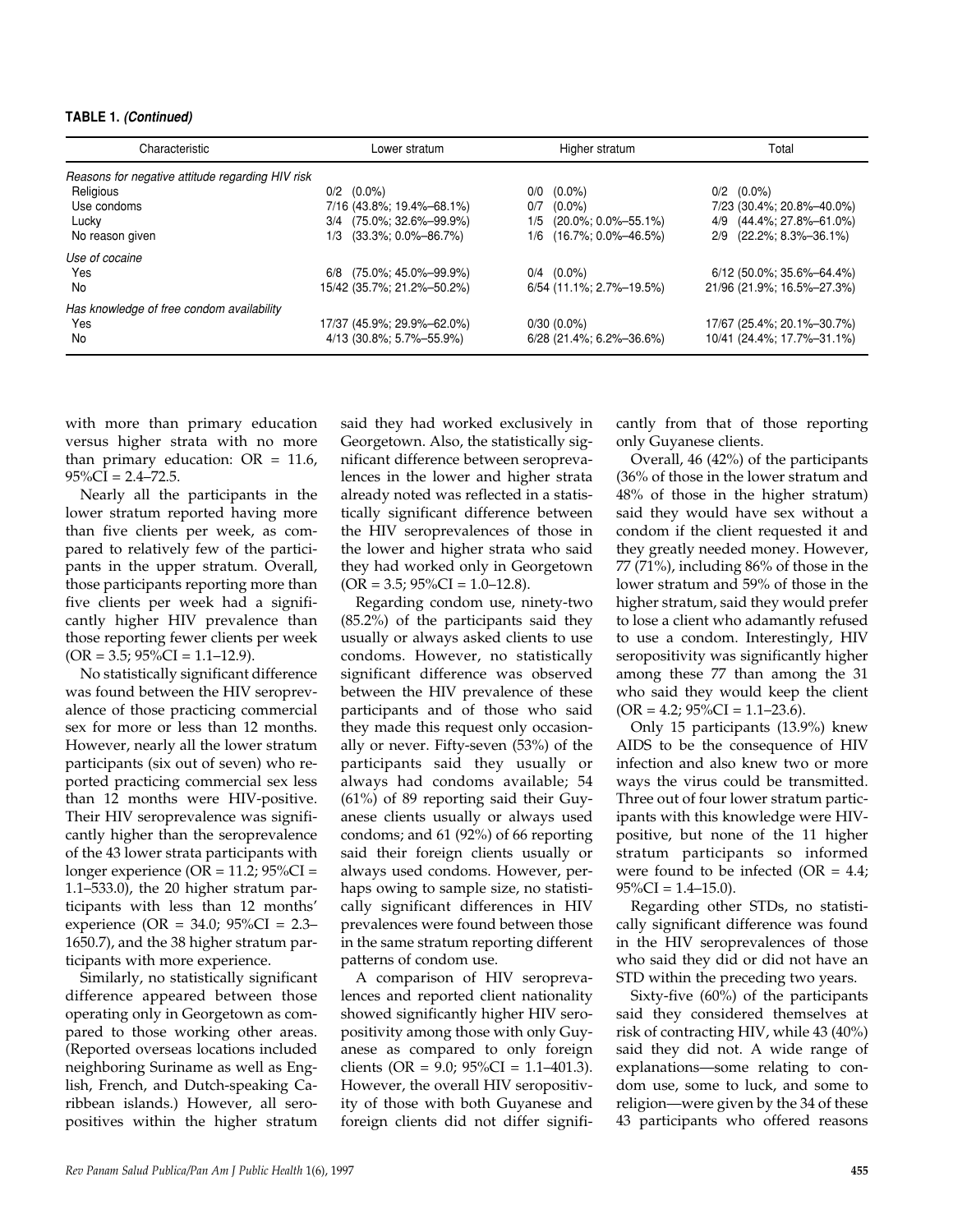why they did not consider themselves at risk of HIV (see Table 1).

Twelve of the sex workers (11.1%) reported cocaine use. Although the HIV seropositivity was higher among those who said they used cocaine, the overall difference was not statistically significant (Fisher exact  $P = 0.0694$ ; 95%CI = 0.85–14.72). Two-thirds of those reporting cocaine use were in the lower stratum.

Overall, 67 (62%) of the participants said they knew condoms were available free at the Genitourinary Medicine Clinic and the Guyana Responsible Parenthood Association. The difference between the HIV seroprevalences of those with and without this knowledge was not statistically significant. Nearly three-quarters (74%) of those in the lower stratum reported having this information, as compared to only 52% of those in the higher stratum.

Table 2 provides data on the HIV prevalences of 28 participants who said they used either marijuana or cocaine. Within the two age groups studied (15–29 and 30–39 years), a larger share of the younger group (24 out of 78 as compared to 4 out of 30) reported being marijuana or cocaine users. However, marijuana or cocaine users in the upper age group had a higher rate of HIV seropositivity than nonusers in their age group, one that was statistically significant (OR = 75.0;  $95\%CI = 2.2 - 4.074.7$ .

As can be observed in Tables 3 and 4, a larger percentage of higher stratum participants than lower stratum participants (48% versus 36%) said they would be willing to have sex without a condom; and a higher percentage of those reporting an STD within the past two years (as compared to those reporting no STD in that period) said they would be willing to have sex without a condom.

## **DISCUSSION AND CONCLUSIONS**

The HIV seroprevalence found for the study participants was 25%, with a 95%CI of 16.8%–33.2%. This suggests, **TABLE 2. Survey results showing HIV seroprevalences among participants who reported using cocaine or marijuana or not using either drug, by age group. In the two right-hand columns, the numbers shown represent the number of HIV-seropositive sex workers over the total number of workers and the percentage that was seropositive**

| Age<br>group | Reported users of<br>marijuana and/or cocaine | Reported users of neither<br>cocaine nor marijuana |
|--------------|-----------------------------------------------|----------------------------------------------------|
| $15 - 29$    | $6/24(25.0\%)$                                | 17/54 (31.5%)                                      |
| $30 - 39$    | $3/4$ $(75.0\%)$                              | $1/26$ (3.8%)                                      |
| Total        | $9/28(32.1\%)$                                | 18/80 (22.5%)                                      |

**TABLE 3. Survey results showing the numbers of participants who said they would be willing to have sex without a condom, by time in service and stratum. In the three right-hand columns, the numbers shown represent the number of sex workers who said they would over the total number of workers and the percentage willing to have sex without a condom**

| Time in<br>service | Lower stratum    | Higher stratum | Total          |
|--------------------|------------------|----------------|----------------|
| $\leq$ 12 months   | $1/7$ $(14.3\%)$ | 9/20(45%)      | 10/27 (37.0%)  |
| >12 months         | 17/43 (39.5%)    | 19/38 (50%)    | 36/81 (44.4%)  |
| Total              | 18/50 (36.0%)    | 28/58 (48.3%)  | 46/108 (42.6%) |

**TABLE 4. Survey results showing the numbers of participants who said they would be willing to have sex without a condom, by stratum and STD history over the two years preceding the survey. In the three right-hand columns, the numbers shown represent the number of sex workers who said they would over the total number of workers and the percentage willing to have sex without a condom**

| History<br>of STD | Lower stratum | Higher stratum | Total            |
|-------------------|---------------|----------------|------------------|
| Yes               | 9/16(56.3%)   | 7/11 (63.6%)   | (59.3%)<br>16/27 |
| No                | 9/34(26.5%)   | 21/47 (44.7%)  | 30/81 (37.0%)    |
| Total             | 18/50 (36.0%) | 28/58 (48.3%)  | 46/108 (42.6%)   |

if the study subjects were representative of all female sex workers in Georgetown, that between a one-sixth and one-third of the latter are infected with HIV.

Of course, it needs to be acknowledged that willingness to participate in the study could have been influenced by pressure from hotel managers and bar owners, good rapport with the port health authorities, and peer pressure exerted by other female sex workers; and that payment to the sex workers (remuneration for time spent) could also have led to some selection bias, especially among certain participants in the lower stratum who requested subsequent interviewer visits to ensure that colleagues participated. One should also note the small numbers sampled in some categories as a result of stratification. In general, there is no reason to presume that the results apply to all female sex workers in Guyana; but it seems reasonable to conclude that they do provide worthwhile information about risk perceptions, risky behaviors, and HIV seroprevalences among those who work in Georgetown.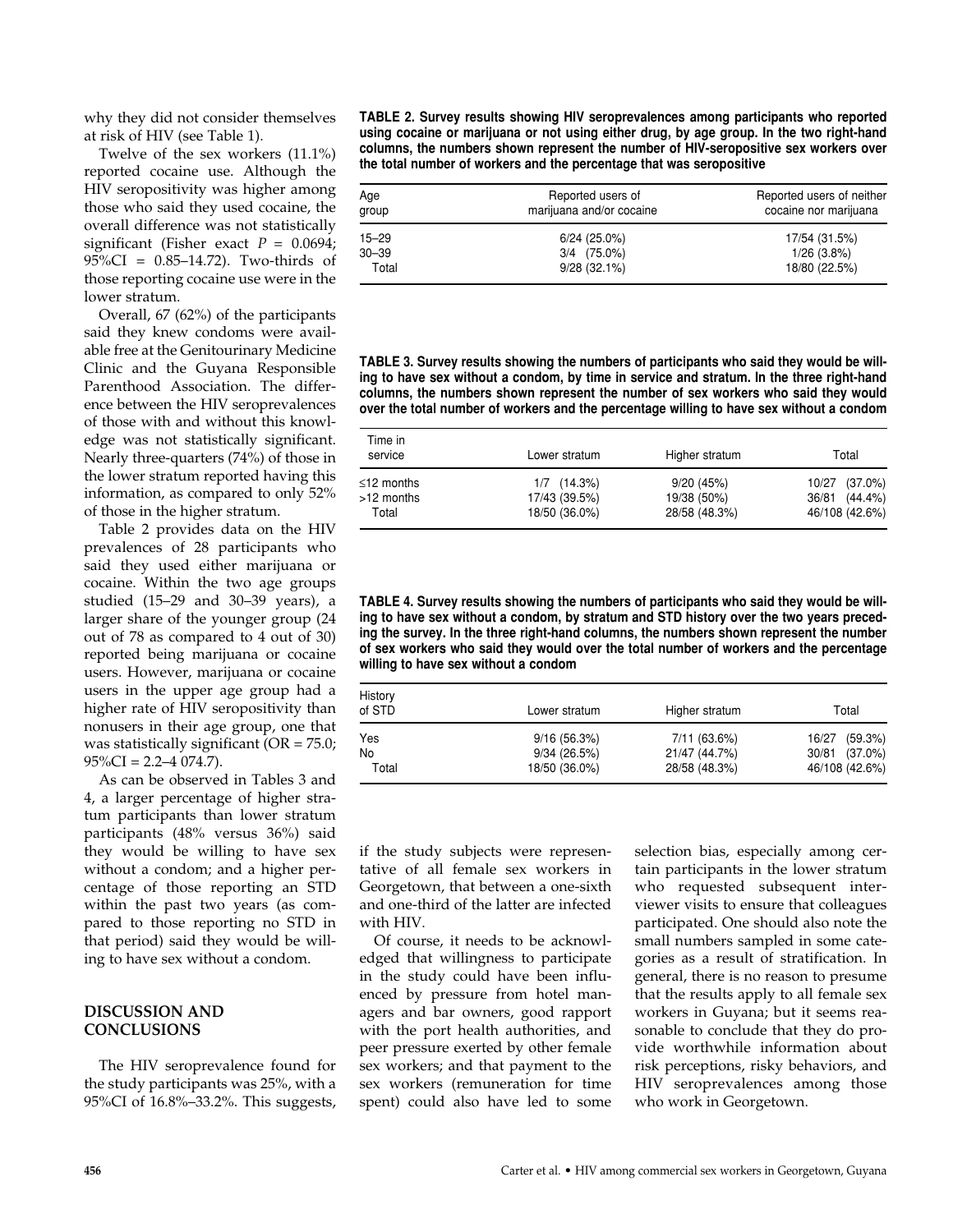All but one of the study participants, all of whom were over 15 years old, had received primary school education. This finding agrees with national statistics indicating that Guyana's literacy level is close to 90%. Regarding racial backgrounds, the participants were 37% African, 37% East Indian, 10.2% Amerindian, and 15.8% of mixed racial origins. Since Amerindians are estimated to account for a very small percentage of Guyana's population, the fact that over 10% of the prostitutes studied were Amerindians points up the special difficulties confronted by this group in preparing for and obtaining gainful employment after moving to the city from hinterland areas where educational and other opportunities are not equal.

HIV infections were detected among subjects belonging to all of the ethnic groups studied. Over 60% of the participants were born in the Demerara-Mahaica Region, where Georgetown is located; but the study population included people born in all 10 regions of Guyana. HIV positives were found among women of the Demerara-Mahaica Region and four other regions.

In general, participants charging lower fees tended to have more clients per week, and the observed rate of HIV positivity tended to increase with the number of clients. Although condom use is considered important, not much more than half the participants had condoms available for use by clients. At the same time, Guyanese clients appear less likely than foreigners to have condoms and more likely than foreigners to be transmitting or receiving the virus. Hence, there is a need to make much greater educational efforts in Guyana and to counter the myth that the virus is being circulated by foreigners. After several years of discussion, one assumes there is a general understanding that condom use is one way of reducing the risk of HIV transmission. However, it also seems quite obvious that there is a great need for further condom promotion and marketing in Guyana.

The HIV seroprevalence was lower among female sex workers with a

longer time in service. This contrasts somewhat with another study among lower socioeconomic strata prostitutes in Nairobi, Kenya, that found higher seropositivity among those with a longer period in prostitution (*4*). In Georgetown, this could reflect longer experience in prostitution being associated with higher self-esteem or greater professional knowledge—as suggested by the fact that those with less time in prostitution were more disposed to provide services if the client did not want to use a condom.

Most of the study participants felt they would lose clients if they tried to enforce condom use; however, those who said they would have sex without a condom were also more likely to have a positive history of STD.

The HIV seroprevalence was somewhat lower (22% versus 30%) among those who felt they were at risk of contracting HIV than among those who felt they were not. Although this difference was not statistically significant, it suggests that people who are concerned may tend to take greater precautions than those who are not. One must also bear in mind the possibility that participants gave responses which they felt would please the interviewers.

Overall, the participants' knowledge of AIDS and HIV transmission was unsatisfactory. Only 22 (20.4%) were aware that, at present, there is no known cure for a person who develops AIDS.

Although most of the participants said economic motives determined their decision to become prostitutes, a good deal of illicit drug use was reported to the interviewers. Hence, it appears there could be some relationship between serving as a prostitute and satisfying drug needs.

Overall, fewer survey participants in the higher stratum were aware that free condoms were available at the Genitourinary Medicine Clinic and the Guyana Responsible Parenthood Association; and all the seropositives in the higher stratum lacked this knowledge. The fact that those in the higher stratum had less knowledge

about condom availability probably reflects use of the free public health service by those in the lower stratum.

It should also be noted, however, that some of those in the higher stratum who traveled overseas had the experience (in some foreign territories where they operated) of having to report to the public health system for medical permits. That experience could be related to their having acquired information about free condoms in Guyana. More broadly, a number of the survey participants were of the opinion that they should be registered, have occasional medical check-ups, and receive certificates of health that would permit them to operate openly, as is done in some neighboring territories.

Changes to the law on marketing of sex may need to be considered. In the meantime, however, ongoing HIV transmission and the subsequent occurrence of AIDS cases in Guyana has created an urgent need for action among both female commercial sex workers and their clients. That is, concerted efforts should be made to promote behavior modification, increase condom availability and accessibility, provide STD care, clearly explain ways to avoid HIV and STD infection, and increase awareness of the magnitude of the HIV/AIDS/STD problem in the country by providing appropriate and timely information.

**Acknowledgments.** We would like to thank Dr. Lloyd Godette, Ms. Carol Trotman, and the staff of the National Laboratory for Infectious Diseases in Georgetown for laboratory analysis of the samples. Gratitude is also extended to the following personnel of the Pan American Health Organization in Georgetown: Mr. Peter Carr (country representative), Dr. Fred Nunes, and the late Dr. Eliécer Peña for their revision of the document and encouragement throughout the study; Ms. Indra Beharry-Lall, who assisted with typing; and Mr. Wilton Bailey, who drove the bus. In addition, we wish to thank Dr. Paloma Cuchí of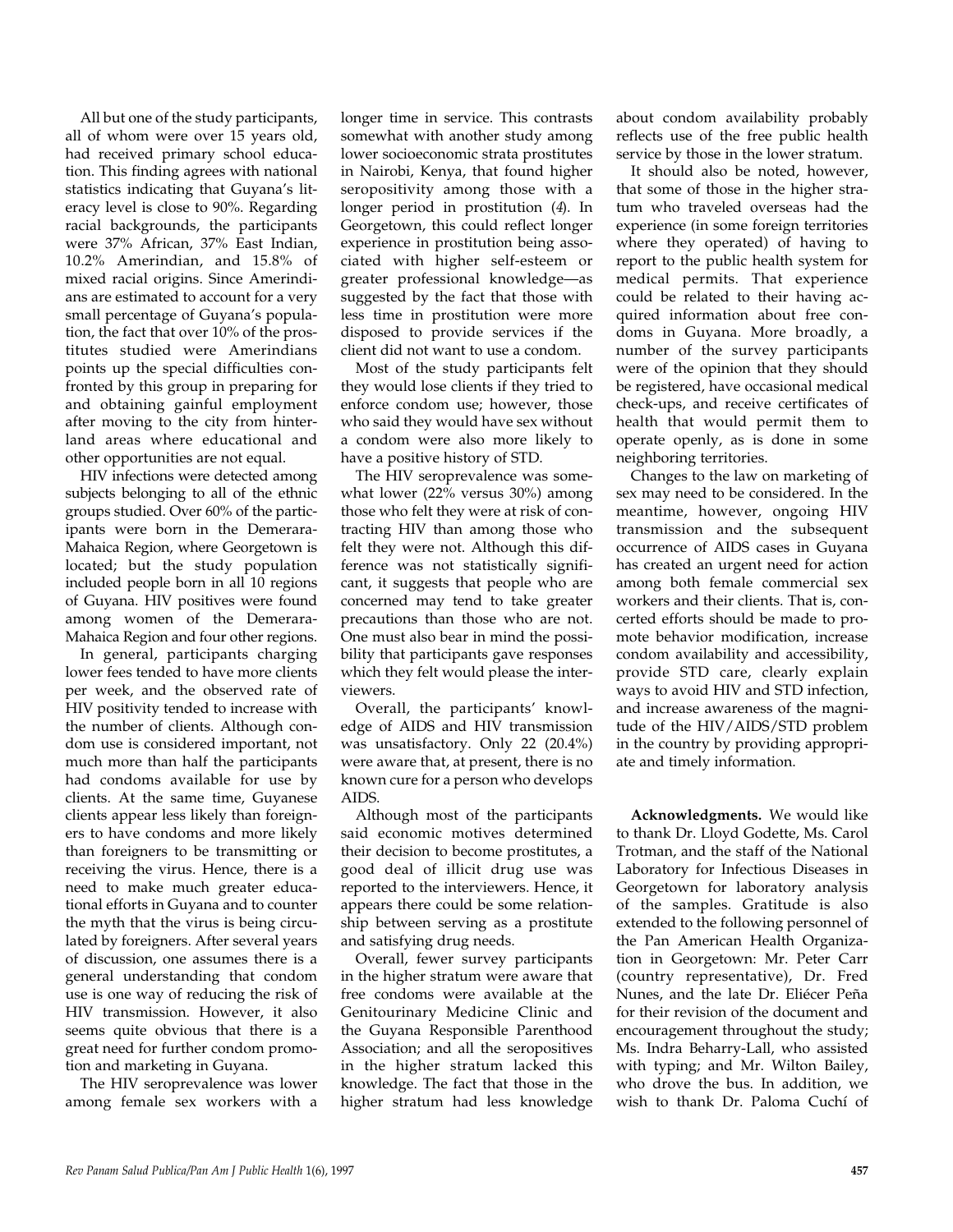PAHO Washington for encouragement throughout the study. Special thanks are also given to officials of Guyana's Ministry of Health and to the study participants, without whose willing collaboration this study would not have been possible. The cost of the study was defrayed by the National AIDS Program of Guyana.

### **REFERENCES**

- 1. Pan American Health Organization/ World Health Organization. *AIDS surveillance in the Americas.* Washington, DC: PAHO/WHO; December 1992. [Quarterly report].
- 2. Mann J. Global AIDS: epidemiology, impact, projections, global strategy. In: World Health Organization. *AIDS prevention and control.* Geneva: WHO; 1988:3–14.
- 3. Guyana, Bureau of Statistics. *Guyana Stat Bull* 1992:5.
- 4. Simonsen JN, Plummer FA, Ngugi EN, et al. HIV infection among lower socioeconomic strata prostitutes in Nairobi. *AIDS* 1990;4:139–144.
- 5. McKeganey N, Barnard M. Selling sex: female street prostitution and HIV risk behaviour in Glasgow. *AIDS-Care* 1992;4(4):395–407.
- 6. Hernández-Aguado I, Fernández-García E, García de la Hera M, Álvarez-Dardet C. Infección por el virus de la inmunodeficiencia humano tipo 1 en prostitutas y factores de riesgo. *Med Clin Barc* 1992; 99(11):406–409.
- 7. Rehle T, Brinkmann UK, Siraprapsiri T, Coplan P, Aiemsukawat C, Ungchusak K. Risk factors of HIV 1 infection among female prostitutes in Khon Kaen, Northeast Thailand. *Infection* 1992;20(6):328–331.
- 8. Gwede C, McDermott RJ. AIDS in sub-Saharan Africa: implications for health education. *AIDS Educ Prev* 1992;4(4): 350–361.
- 9. Wong ML, Tan TC, Ho ML, Lim JY, Wan S, Chan R. Factors associated with sexually transmitted diseases among prostitutes in Singapore. *Infect J STD-AIDS* 1992;3(5):332–337.
- 10. Modan B, Goldschmidt R, Rubinstein E, Vonsover A, et al. Prevalence of HIV antibodies in transsexual and female prostitutes. *Am J Public Health* 1992;82(4): 590–592.
- 11. Pickering H, Todd J, Dunn D, et al. Prostitutes and their clients: a Gambian survey. *Soc Sci Med* 1992;34(1):75–88.
- 12. Wynall FS, Hyams KC, Phillips IA, et al. Sexual transmission of human T-lymphotropic virus type 1 in Peruvian prostitutes. *J Med Virol* 1992;38(1):44–48.
- 13. Plourde PJ, Plummer FA, Pepin J, et al. Human immunodeficiency virus type 1 infection in women attending a sexually transmitted disease clinic in Kenya. *J Infect Dis* 1992;166(1):86–92.
- 14. Jackson L, Highcrest A, Coates RA. Varied potential risks of HIV infection among prostitutes. *Soc Sci Med* 1992;35(3): 281–286.
- 15. Anonymous. Street outreach for STD/ HIV prevention, Colorado Springs, Colorado, 1987-1991. *MMWR* 1992;41(6): 94–95, 101.
- 16. Dorfman LE, Derish PA, Cohen JB. Hey girlfriend: an evaluation of AIDS prevention among women in the sex industry. *Health Educ Q* 1992;19(1):25–40.
- 17. Day S. Editorial review: prostitute women and AIDS (anthropology). *AIDS* 1988;2: 421–428.
- 18. Padian N. Editorial review: prostitute women and AIDS (epidemiology). *AIDS* 1988;2:413–419.
- 19. George JR, Schochetman G. Detection of HIV infection using serologic techniques. In: Schochetman G, George JR, eds. *AIDS testing: a comprehensive guide to technical, medical, social, legal, and management issues.* New York: Springer Verlag; 1994:62–102.

Manuscript received 9 February 1995. Accepted for publication, following revision, on 14 November 1996.